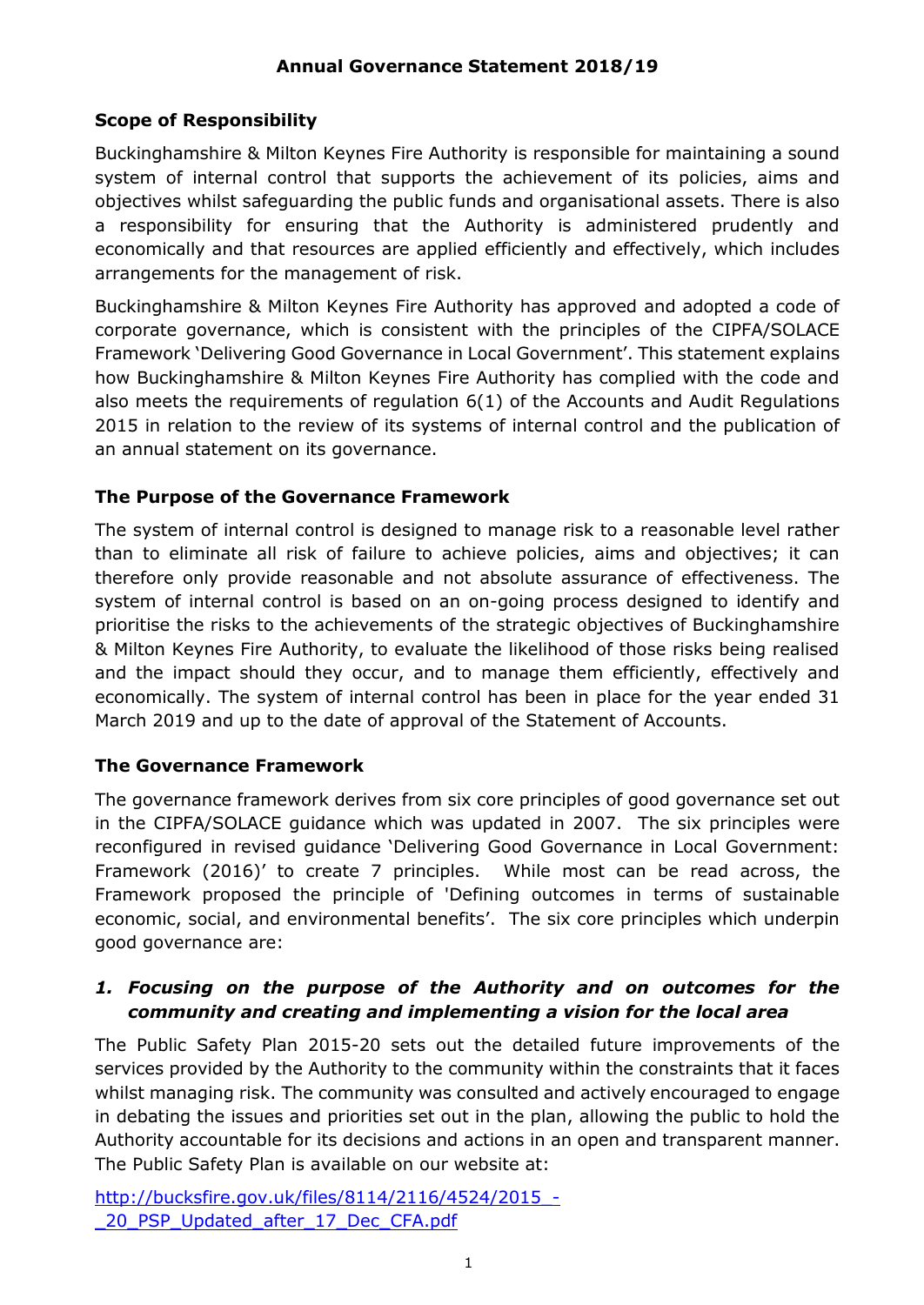A fundamental element of the Public Safety Plan is ensuring service delivery is linked closely to local requirements. A service delivery directorate plan covers the Milton Keynes and Buckinghamshire Area, supported by individual Station Plans. Operational staff work within the same teams as their protection and prevention colleagues leading to a more joined up approach. This has led to notable achievements in helping the most vulnerable people in our communities through the "safeguarding" procedures; working collaboratively internally as well as with local authorities to improve the lives of those most in need of support, and those who most often fall through society's "safety nets".

The 2015–20 Public Safety Plan was presented to the Fire Authority for approval in December 2014 following a public consultation. This plan supersedes the previous 2012-17 plan and took effect from April 2015.

# **2.** *Members and officers working together to achieve a common purpose with clearly defined functions and roles*

The respective roles and responsibilities for members and officers are set out in the Combination Order (the statutory instrument that formed the Fire Authority in 1997). There are two ordinary committees of the Fire Authority: The Executive Committee, and the Overview & Audit Committee. There are terms of reference for each committee and the role of the lead members has been developed over recent years.

Members of the Authority are also members of either Buckinghamshire County Council or Milton Keynes Council. Some members may also be members of district councils with which we may be working, or voluntary agencies. Members are reminded of their responsibility to declare interests at each meeting. There is a scheme of delegation from the Authority to the Chief Fire Officer and statutory officers. The Chief Fire Officer is also the Chief Executive of the Authority.

The Authority's Member Officer Protocol sets out the respective obligations and expectations and contains a reminder of the Authority's core values. These were revised and approved by the Overview and Audit Committee at its meeting on 11 March 2015 for recommendation to the Fire Authority on 10 June 2015. These can be found at the following link:

#### [http://bucksfire.gov.uk/files/8414/1053/3511/Protocol\\_on\\_Member\\_and\\_Officer\\_Rela](http://bucksfire.gov.uk/files/8414/1053/3511/Protocol_on_Member_and_Officer_Relations_v2_Sept_14.pdf) [tions\\_v2\\_Sept\\_14.pdf](http://bucksfire.gov.uk/files/8414/1053/3511/Protocol_on_Member_and_Officer_Relations_v2_Sept_14.pdf)

The Authority approved and adopted its current Pay Policy Statement in February 2019 setting out its policies on the remuneration of its chief officers, the remuneration of its lowest paid employees and the relationship between the remuneration of its chief officers and the remuneration of its employees who are not chief officers. This is reviewed at least annually.

The Authority has identified and recorded all partnership arrangements. All partnerships are the subject of formal agreements ensuring that these articulate legal status; respective liabilities and obligations; governance and audit; dispute resolutions and exit provisions. A review of partnership arrangements is undertaken annually and reported to the Executive Committee in order to provide assurance on risks associated with delivering services through third parties. Other key services provided through third parties are overseen by specific governance arrangements, namely: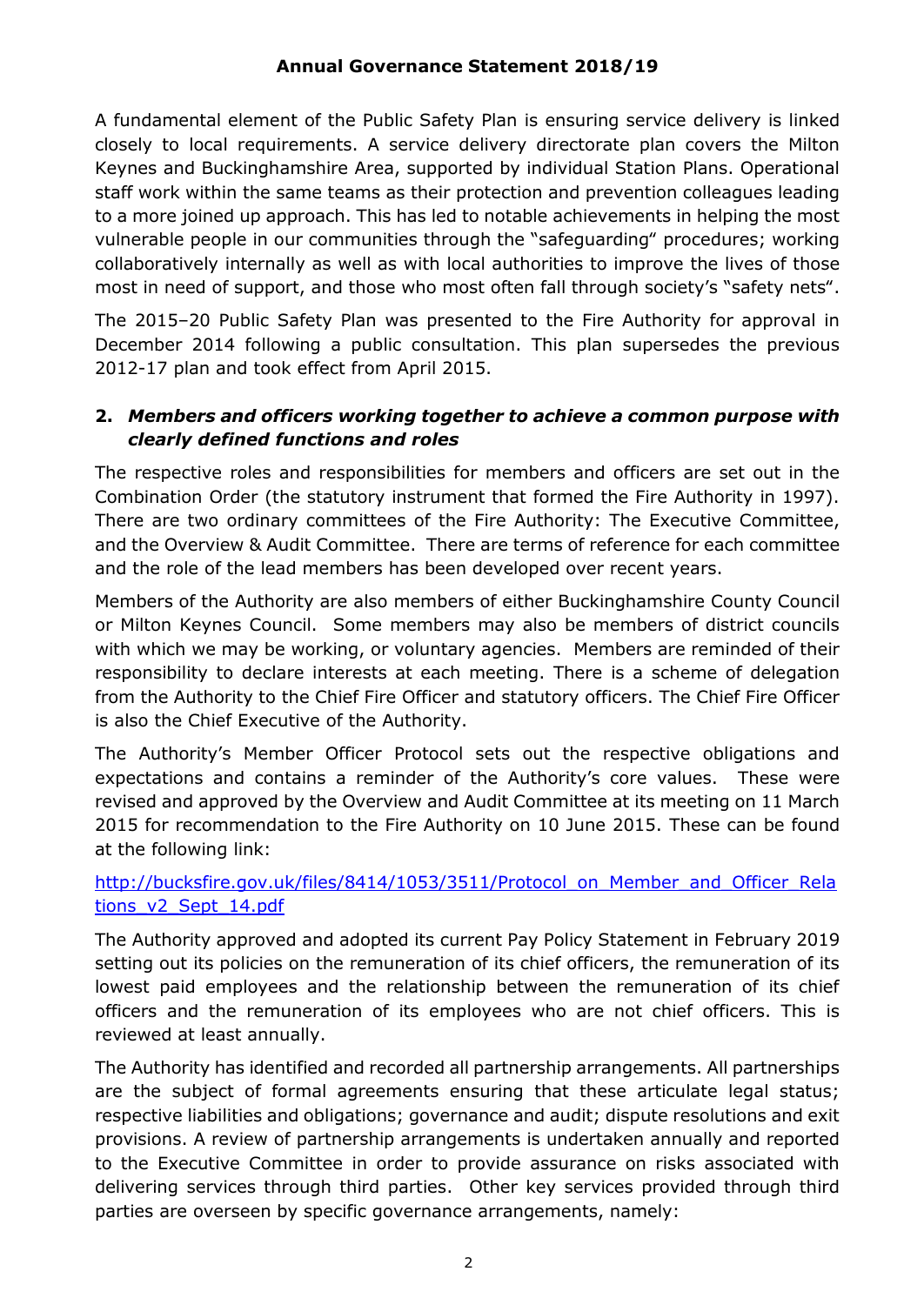- The Thames Valley Fire Control Service (hosted by Royal Berkshire Fire and Rescue Service) is overseen by a joint governance board with representatives from each service at both Officer and Member level.
- Firefighters Pension Administration is overseen by the Local Pension Board. The administrators (West Yorkshire Pension Fund) attend the Board on a quarterly basis to discuss emerging risks, issues and performance against key performance indicators.

In Buckinghamshire & Milton Keynes Fire Authority the Data Protection Officer operates independently and without instruction from the Authority or the Strategic Management Board over the way she carries out tasks, and is free from any conflicts of interest. She is consulted on any privacy issues before papers are submitted to the Chief Finance Officer and Monitoring Officer. The Chief Finance Officer and Monitoring Officer are both members of the Strategic Management Board, helping to develop and implement strategy and to resource and deliver the organisation's strategic objectives.

All material business decisions are taken by the Strategic Management Board (SMB) or by Members. Papers submitted for decision-making purposes must be referred to the Chief Finance Officer and the Monitoring Officer for financial and legal scrutiny prior to any decision being taken. The Chief Finance Officer, supported by the Chief Fire Officer leads the promotion and delivery of good financial management so that public money is safeguarded and used appropriately, economically, efficiently and effectively. This is achieved by a finance team that is suitably resourced, professionally qualified and suitably experienced.

There are nominated lead Members for various work streams and departments. This collaborative approach ensures levels of trust, confidence and awareness constantly improve for the benefit of the public and the service.

The Authority is represented at officer and member level on the three levels of decision making bodies of the Thames Valley Emergency Services Collaboration Programme.

# **3.** *Promoting values for the Authority and demonstrating the values of good governance through upholding high standards of conduct and behaviour.*

2018/19 has continued to see a significant investment in our staff training/development at all levels and across both operational and support functions. This continued investment has contributed to the successful delivery of the on-going transformation programmes set for the organisation.

The Authority Training Needs Analysis (TNA) process continues to assess the need for this type of training at least annually. This TNA is translated into prioritised learning programmes, approved by the Training Strategy Group and scrutinised to ensure alignment with business priorities, business continuity succession plans and approved budgets.

A revised approach to Senior /Executive Leadership talent identification has been developed with Adrian Thomas. This revised model was successfully piloted during the Area Commander Assessment & Development Centre programme early May 2019.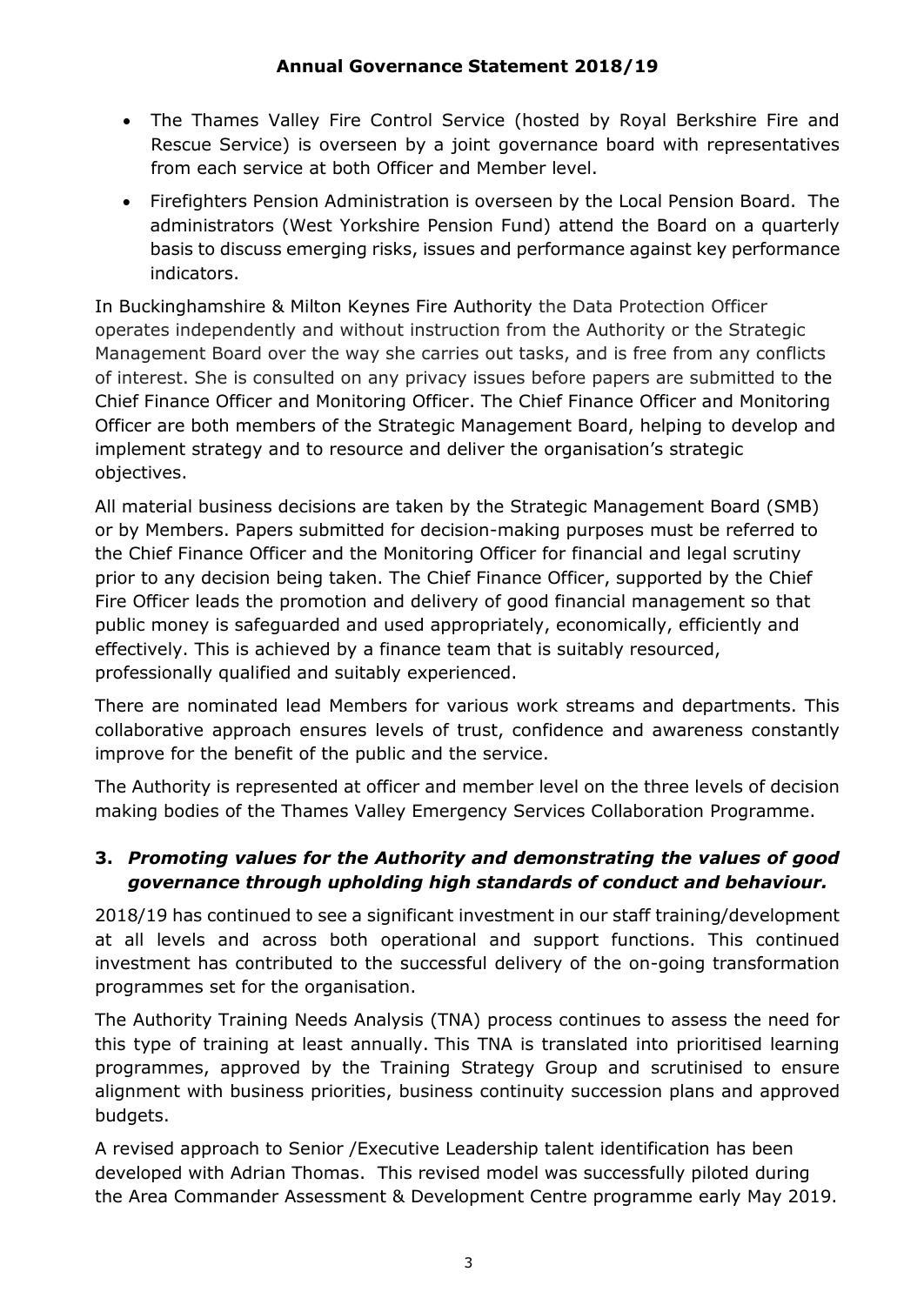The Senior/Executive Leadership Model takes into the account the recently launched national Leadership framework. The model is also designed to be used for nominated individuals to help determine senior level potential as well as for group development centres. Individual tailored development plans is a key outcome, delivered in a way that optimises investment. This option is being considered as part of the 2019 succession planning process and appraisal reviews.

An Employee and Career Development review is underway taking into account feedback from the most recent culture survey. The review group includes Joint Consultation Forum (JCF) members and regular updates are taken to JCF. The most recent JCF update in May 2019 included outcomes from the Institute of Fire Engineering (IFE) review. Feedback from operational staff across all stations has been built in to recommendations to be implemented from 2020.

A modular 'Supportive Leadership' Programme commenced as a pilot from June 2019. Additional Modules identified include Recruitment and Selection, Employee Relations and Effective Communications. This programme, supported by ongoing line management coaching, seeks to ensure first time appointed and newly promoted middle managers are equipped to deliver their duties as efficiently and effectively as possible.

All employees have an annual appraisal, where their commitment to their behaviours linked to the Authority's values is an essential element. Quality assurance of appraisal returns is undertaken to identify themes, and to assist with business training requirements.

The maintenance and promotion of high standards of its Members is within the purview of the Overview and Audit Committee. To ensure legal compliance and to avoid a conflict of interest arising, there is a panel of four "Independent Persons" shared amongst five other authorities for the purposes of assisting both an individual member and the Authority itself in the event of an allegation being made that a member has breached the Authority's Code of Conduct.

#### <http://bucksfire.gov.uk/files/3314/0732/6551/10CODEOFCONDUCT.pdf>

[At its meeting on 15 February 2017](http://bucksfire.gov.uk/files/8314/8639/2800/ITEM_7a_Size_of_the_Authority_and_its_code_of_conduct_complaints_procedureAppendices.compressed.pdf) the Authority approved a [revised Code of Conduct](http://bucksfire.gov.uk/fire-authority/governance/local-code-conduct-complaints-process/)  [complaints procedure](http://bucksfire.gov.uk/fire-authority/governance/local-code-conduct-complaints-process/) in order that, in the event of an allegation being made of misconduct by Members, any allegation could be dealt with more speedily.

# **4.** *Taking informed and transparent decisions which are subject to effective scrutiny and managing risk*

To support the service there are structured meetings at all levels within the service, with appropriate delegated authority. Timelines are in place so that SMB and Member meetings will be followed by Directorate and then team meetings to ensure the flow of information throughout the whole organisation. Although this is an evolving process, the culture is steadily changing so that minutes from meetings are available both internally and externally through the website.

Further developments to improve the effectiveness and transparency of decision making within the Service were made following the launch of new internal, officer 'boards' aligned to the Authority committee structure. These comprise: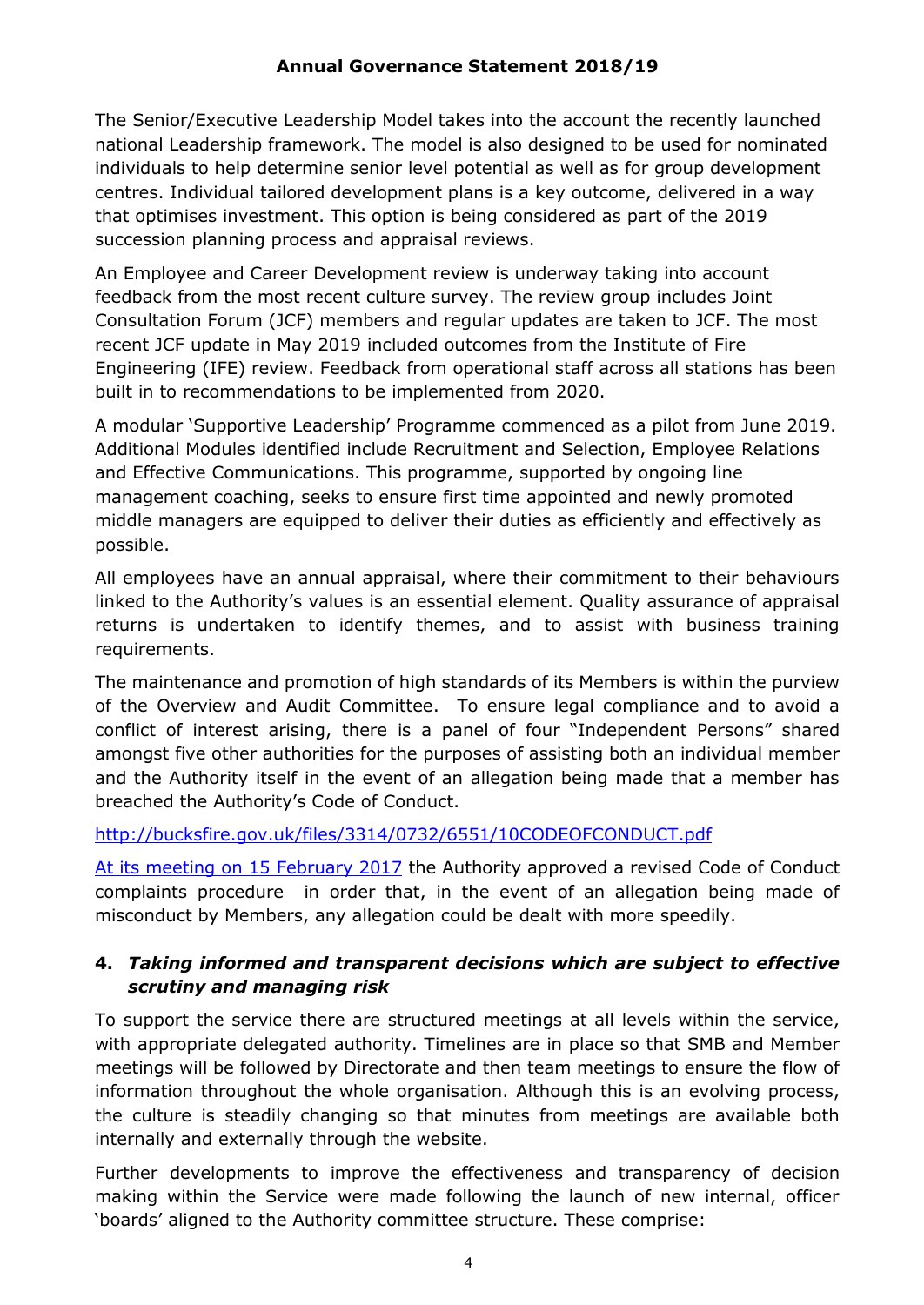- A Strategic Management Board, which focuses on strategic direction, strategic risk and acts as a gateway to the Fire Authority;
- A Performance Management Board which focuses on in year performance against agreed targets and budgets;
- A Business Transformation Board which focuses on strategic change and project portfolio management.

At its meeting of 15 February 2017 the Authority undertook careful consideration as to its number of Members, including whether to increase or decrease its size. On balance taking into account the balance between being large enough to allow scrutiny whilst not becoming burdensome in diverting resources away from operational delivery, it resolved to retain the same number of Members (17).

All Directorates have their own risk registers which are regularly reviewed at Directorate meetings. Corporate risks are reviewed quarterly by the Performance Management Board, monthly by the Strategic Management Board and by Members at each Overview and Audit Committee meeting.

In addition to the development of performance software to improve service delivery, the HR and Finance (SAP) system was replaced in 2017/18 by more modern and fit for purpose systems. As well as improving the efficiency of the service the in-built electronic workflow and cloud-based reporting have further improved the level of system based control and resilience.

This improved control has supported managers to monitor and manage attendance levels. It also ensures that the management and administration of employee benefits and payments are linked to establishment control through an integrated system with the approved budgets and the financial ledger.

The Procurement team are continuing to work collaboratively across the Thames Valley fire authorities. New software under a national initiative is being piloted and this, alongside the existing electronic ordering technology will ensure a continued and more effective proactive, open and transparent approach to procuring supplies and services.

# **5.** *Developing the capacity and capability of members and officers to be effective*

In 2018/19 five new members were appointed onto the Authority.

Members are given an induction welcome pack, which includes information on the service's visions and values, Members' Allowances, Code of Conduct, Protocol on Member and Officer Relations, principal officers and a general overview of the service. New members are given an individual mentor, health and safety training and encouraged to visit their local Fire Station and spend time with the crews.

Members have a training and development programme with regular workshops and a dedicated Member Support Officer.

A number of policies are in place to support and underpin the "fit for purpose" structure. These policies have empowered managers to take responsibility and be accountable for their staff issues with HR advice as required.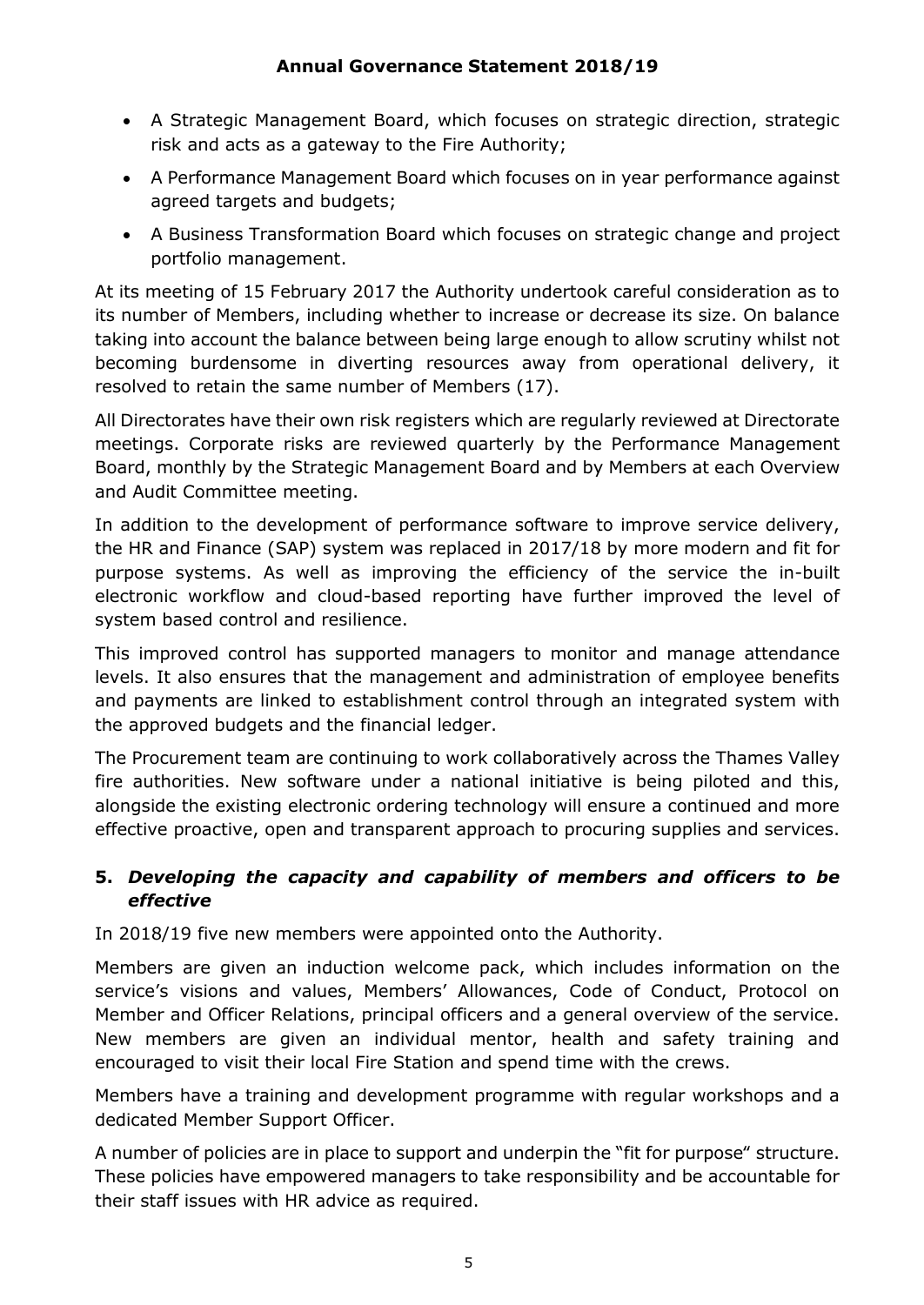A key part of the performance monitoring continues to be an individual performance management (appraisal) system which ensures that strategic aims are translated into individual objectives creating a "Golden Thread" throughout the service. This is an evolving process with particular challenges in applying this process to the retained duty system staff who have very limited time available.

The performance management system also identifies training and development needs and these are aggregated into a service wide Training Needs Analysis. The service increasingly benefits from more efficient and effective menu driven training delivery more aligned to budget planning timetables and delivered in a variety of formats (including face to face and e-learning).

The Strategic Training Partnership with the Fire Service College was once again a prominent feature in the way operational training was delivered during 2018/19. This progressive approach toward training delivery, continued to promote an environment, in which the operational competences of front-line firefighters and supervisory commanders could to be independently assessed and scrutinised. Thereby, providing the necessary assurance operational staff possessed the appropriate skills, knowledge and understanding that would enable them to safely and effectively fulfil the vast array of demands placed upon them, both at operational incidents and in realistic simulation.

As part of our continued commitment to externally provided assurance of our operations, in 2018 a three-year contract was awarded to Operational Assurance Limited (OAL) after a competitive procurement process. A thematic review of our process for managing operational risk information, the effectiveness of our own operational assurance team and how well our Operational Assurance Model was imbedded. A report making recommendations was received and has been translated into positive action as part of our ongoing operational improvement plan. The report was, as is the case with previous reports, put in the public domain.

During 2019 BFRS will be subject to its first inspection from Her Majesty's Inspectorate of Constabulary and Fire and Rescue Services (HMICFRS). This is a broad inspection look at the Service's effectiveness, efficiency and how well me support and develop our staff. We expect to receive a full report in December 2019, which will be published on the HMICFRS website.

All captured learning derived from the training partnership and assurance arrangements, will ensure continuous improvement remains a key organisational driver in the operational arena for BFRS. SMB has engendered a collegiate approach with Members through holding "Member Workshops" where future options are aired and discussed with Members before a narrower range of formal proposals are taken forward.

During 2019, BFRS will consult with staff, public and other stakeholders on our proposals for our Public Safety Plan 2020-2025. This draft plan for consultation will be derived as a result of analysis of relevant data on incidents and local/regional/national risks. It also considers the observations on the extensive public engagement exercise conducted in the autumn of 2018. As part of the development of the plan the impact of current and future local spatial plans and critical national infrastructure projects (HS2, East/West rail/Heathrow expansion/Oxford-Cambridge Expressway) have been considered in detail.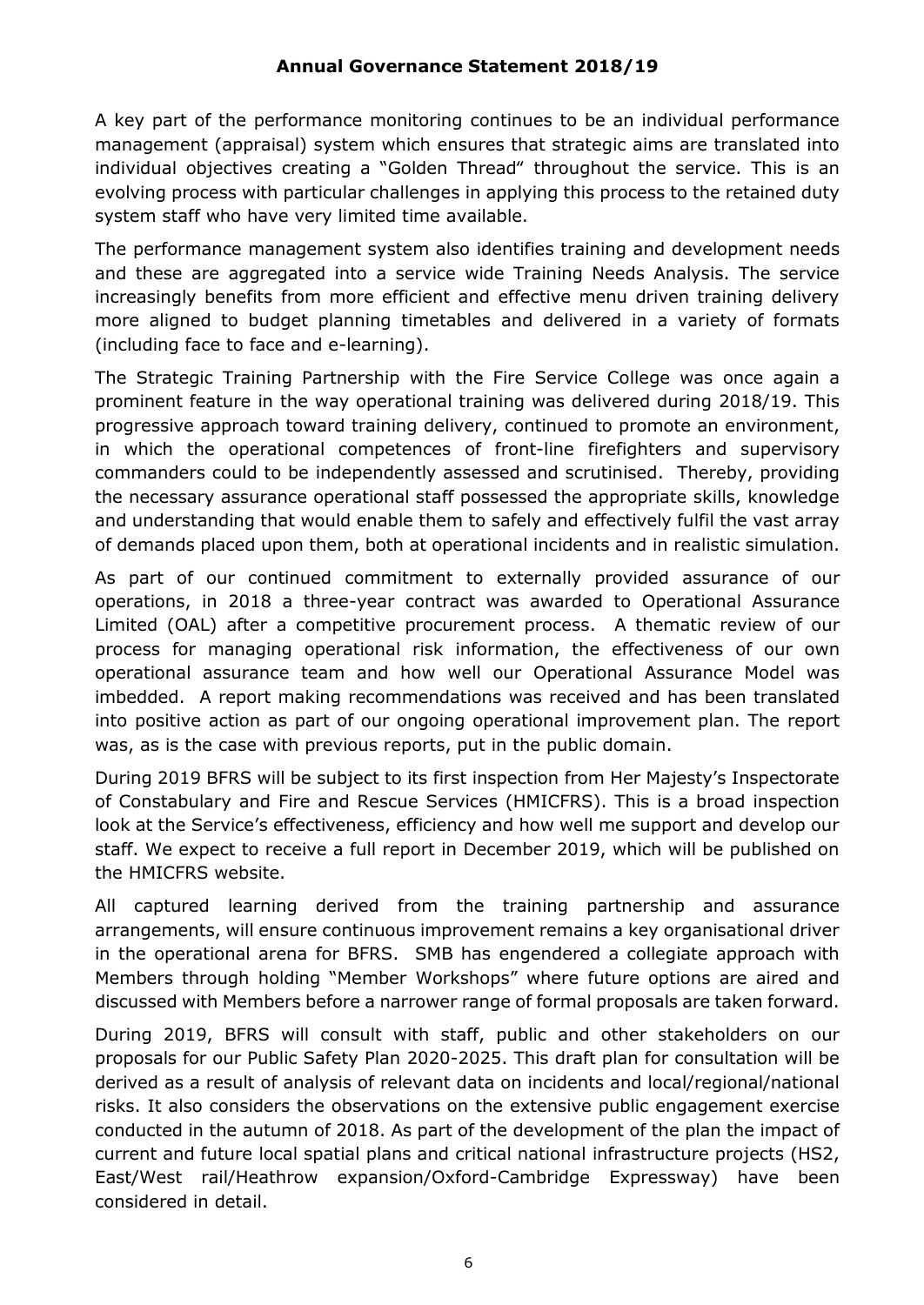# **6.** *Engaging with local people and other stakeholders to ensure robust public accountability*

In terms of the organisational structure, committee meetings are accessible to the public and the dates are published on the website as are the agendas and committee papers, minutes and decisions for those meetings and those of the Thames Valley Control Service Joint Committee to which the Authority appoints 2 Members.

The service complies with the Data Transparency Code (latest version published February 2015) and ensures all the relevant information is published on our external website.

At a more local, direct level there are many examples of how we engage with the public and ensure public accountability:

- The Authority encourages people to contact them if they have any concerns or wish to raise a complaint. The "Complaints about us" procedure (posted on our website) explains how to do this and how we will support them. We treat all concerns and complaints seriously and ask people what resolution they are seeking. We keep them up-to-date with progress and check that they are satisfied when the issue is resolved. We take any learning from the investigation and incorporate it in our processes. We are a learning organisation.
- To encourage communications with us, our privacy statement aims to reassure people how we will protect their privacy. It explains their rights to personal information we hold about them and how to access this. We have a Subject Access Request form on our website which people may choose to use to contact us although they may contact us in other ways if they prefer.
- The service regularly reviews its partnerships to ensure they are appropriate and effective for both the organisation and the public.
- Memoranda of Understanding with other fire and rescue authorities and the police when carrying out fire investigation to improve collaborative working and ensure a more consistent approach to the way we investigate fires / arson.
- BMKFRS is a key stakeholder at a strategic level on both the Safer Stronger Bucks Partnership Board and the Safer MK Partnership. Officers are also engaged and involved in practitioner groups and fora where appropriate, ensuring public engagement and safety initiatives are focussed, effective and measured, whilst working with partner organisations with similar goals and objectives.

# **Review of effectiveness**

Buckinghamshire & Milton Keynes Fire Authority has responsibility for conducting, at least annually, a review of the effectiveness of its governance framework including the system of internal control. The review of effectiveness is informed by the work of the executive managers within the Authority who have responsibility for the development and maintenance of the governance environment.

In addition, the Chief Internal Auditor's annual report, comments made by the external auditors (Ernst & Young), the Operational Assessment, other review agencies and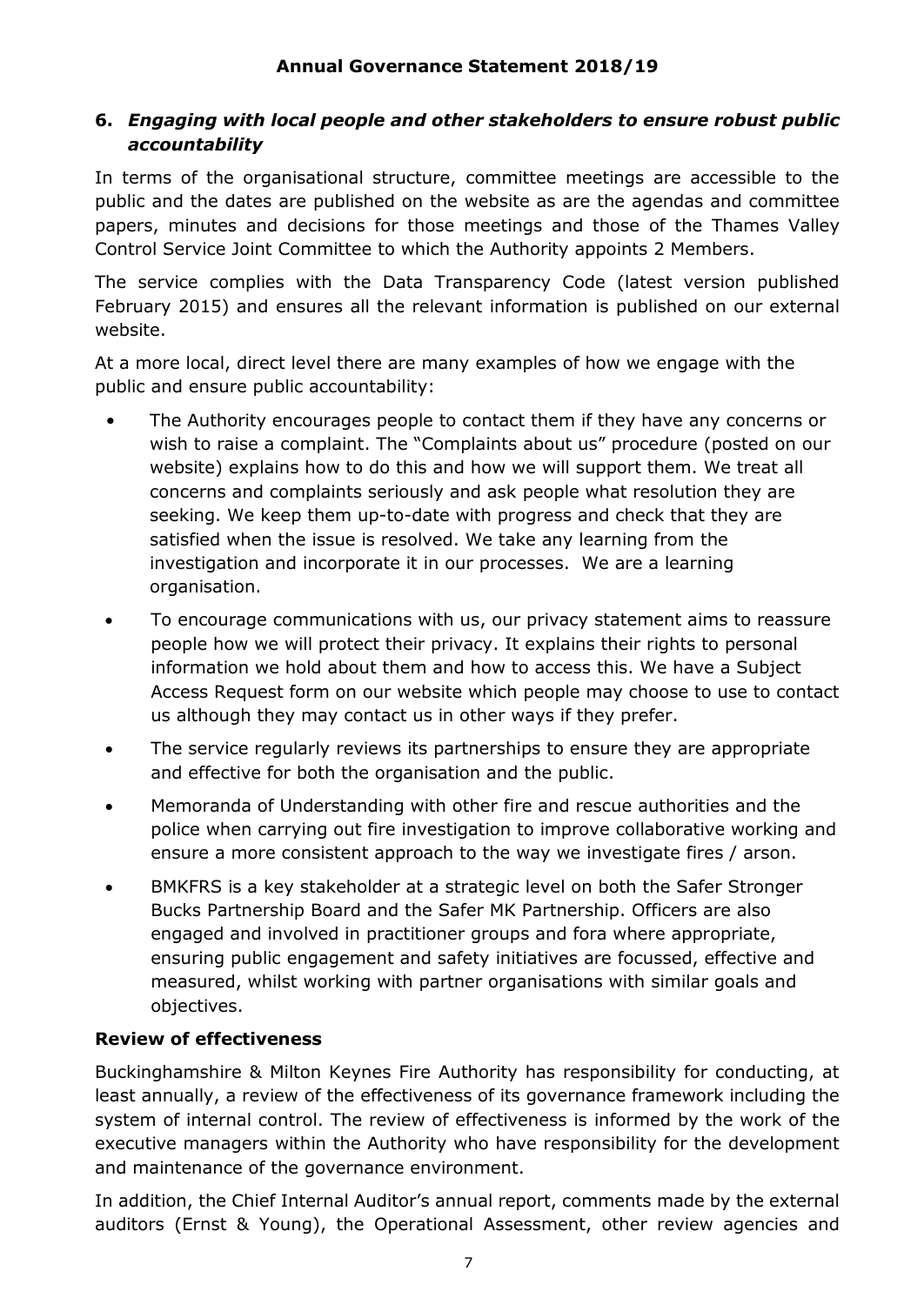inspectorates (referred to earlier) and the Overview & Audit Committee are all sources providing scrutiny and recommendations upon which the management have drawn to compile the action plan set out in Appendix B.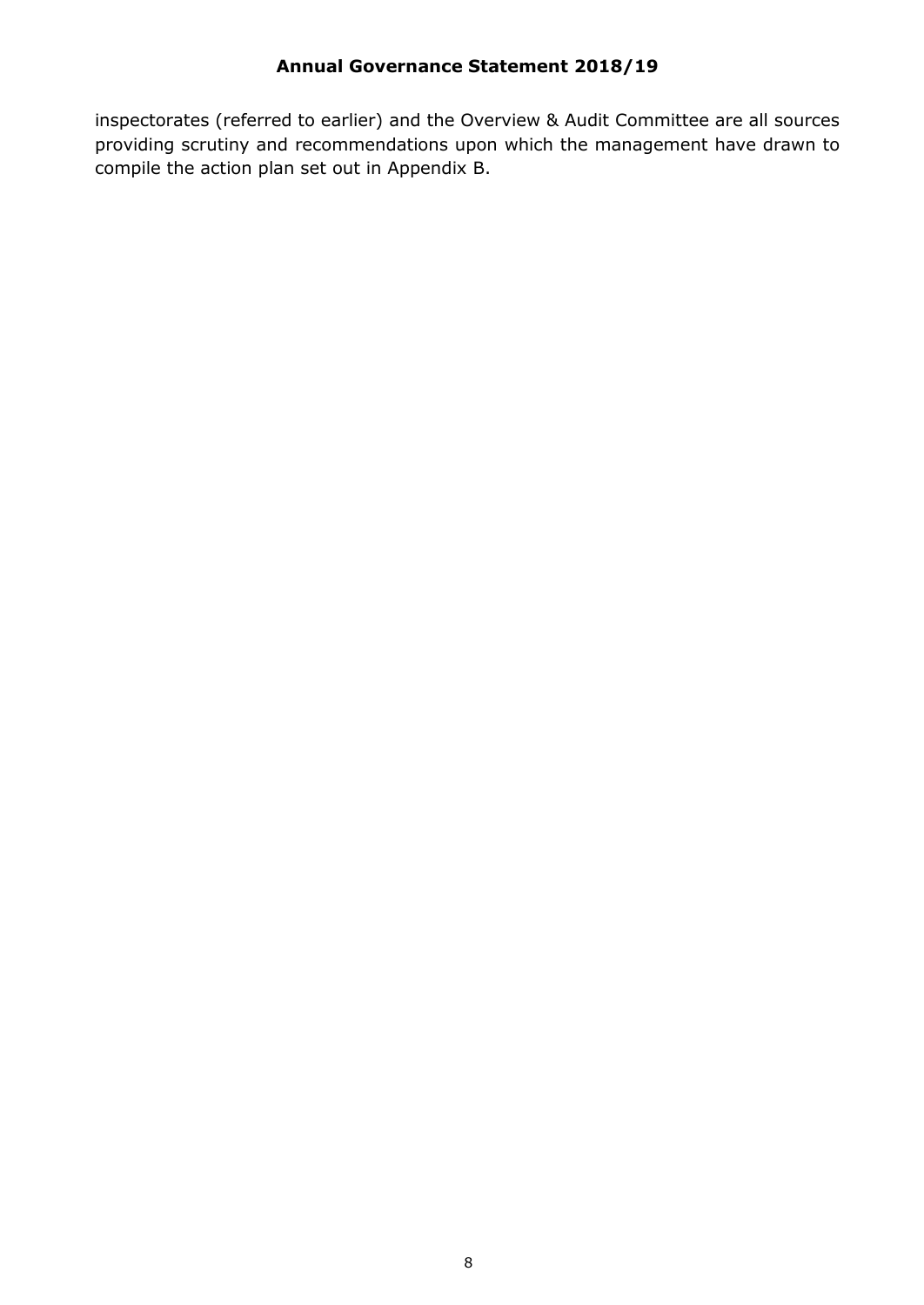Audits undertaken and assurance opinion:

| <b>Audit assignments</b>        | Level of assurance that risks material<br>to the achievement of the system's<br>objectives are adequately managed<br>and controlled. |                                                                                     |  |
|---------------------------------|--------------------------------------------------------------------------------------------------------------------------------------|-------------------------------------------------------------------------------------|--|
|                                 | <b>Days</b>                                                                                                                          | <b>Overall Assurance</b><br>(all audits undertaken during<br>2018/19 unless stated) |  |
| <b>Core Financial Controls</b>  | 40                                                                                                                                   | Substantial                                                                         |  |
| <b>Information Security</b>     | 10                                                                                                                                   | Reasonable                                                                          |  |
| Project Management              | 10                                                                                                                                   | Reasonable                                                                          |  |
| <b>Stores</b>                   | 10                                                                                                                                   | Limited                                                                             |  |
| <b>Follow Ups</b>               | 10                                                                                                                                   |                                                                                     |  |
| Corporate work/Audit Management | 10                                                                                                                                   |                                                                                     |  |
| <b>Total</b>                    | 90                                                                                                                                   |                                                                                     |  |

It is a management responsibility to develop and maintain the internal control framework and to ensure compliance. It is the responsibility of Internal Audit to form an independent opinion on the adequacy of the system of internal control.

This opinion should be used as a key strand of the assurance framework which management use to develop their Annual Governance Statement.

The role of the internal audit service is to provide management with an objective assessment of whether systems and controls are working properly. It is a key part of the Authority's internal control system because it measures and evaluates the adequacy and effectiveness of other controls so that:

- The Authority can establish the extent to which they can rely on the whole system; and
- Individual managers can establish the reliability of the systems and controls for which they are responsible.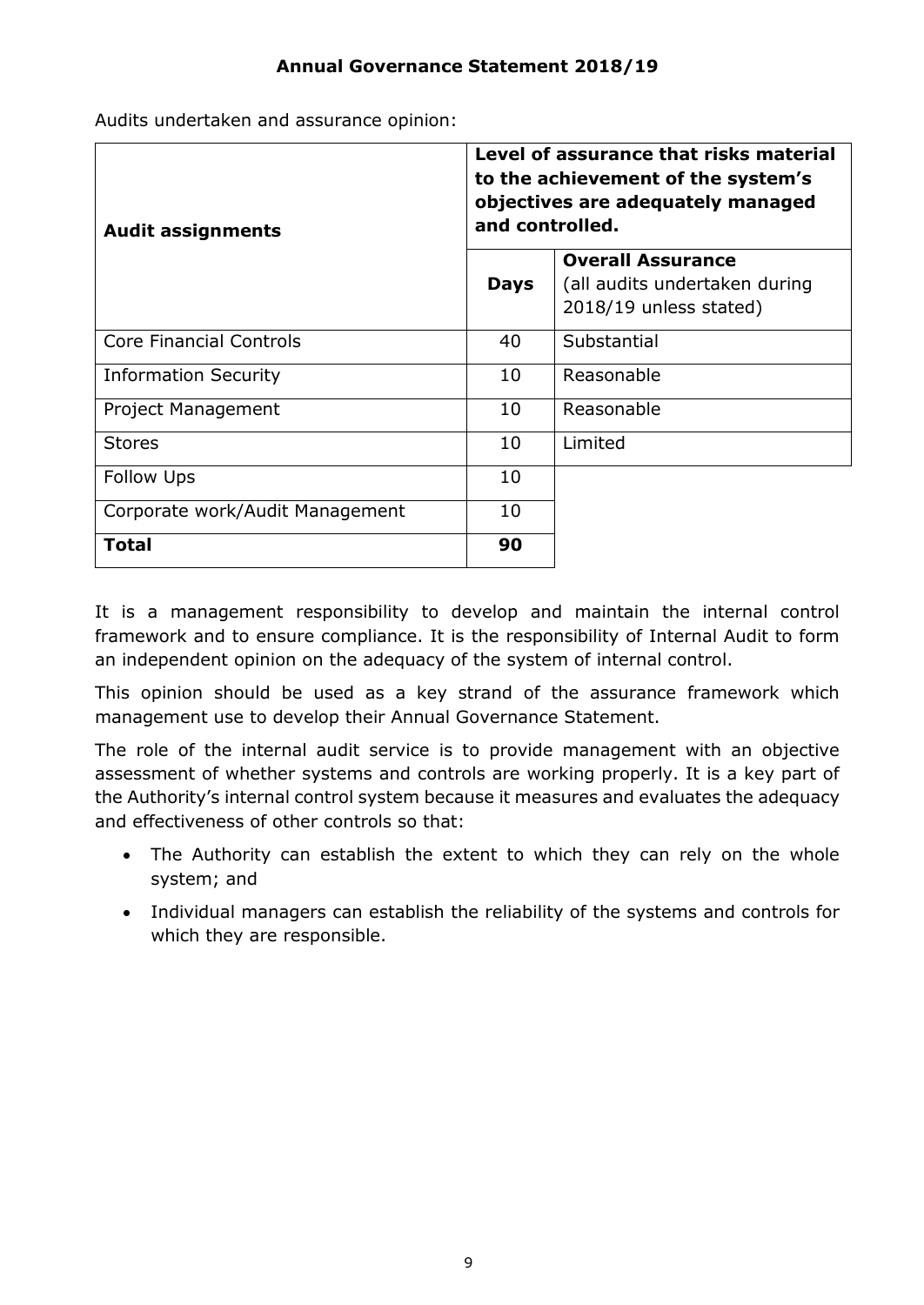This is presented as the Chief Internal Auditor's opinion:

#### **Opinion on the Authority's Internal Control Environment Summary**

In my opinion the system of internal control provides reasonable assurance regarding the effective, efficient and economic exercise of the Authority's functions. Findings raised from the internal audit reviews undertaken in 2018/19 have not identified any material weaknesses to the internal control framework. Overall, the Fire Authority has continued to demonstrate a continued robust and effective internal control and risk management environment.

The audit activity in 2018/19 has demonstrated that the Authority continues to improve and develop its key governance processes, and remains focussed on creating a strong system of internal control. The internal audit activity is limited to the scope of the audits within the plan, which represent a sample of the key controls across the Authority, hence we are unable to provide more than a reasonable level of assurance.

A summary of our assignment outcomes and work completed during the year is shown in the table on the previous page.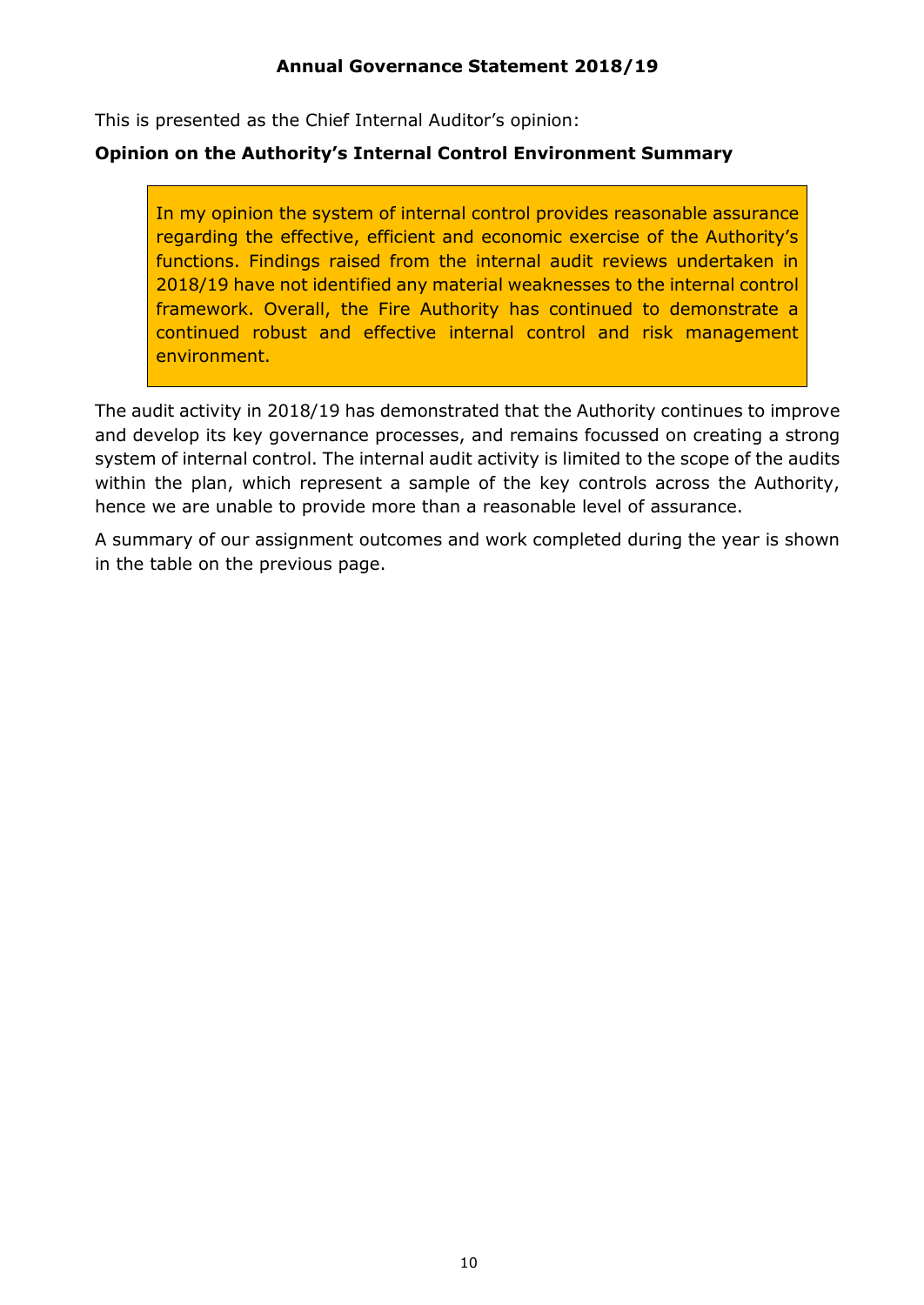#### **Conclusion**

As a result of the extensive work undertaken by the management team in reviewing internal structures and reviewing roles and responsibilities as well as the introduction of new systems and processes, working together with the Chief Internal Auditor, the External Auditors and our own Audit Committee, a plan (see Appendix B) is in place to address the weaknesses identified and ensure continuous improvement of the governance system is in place. Appendix A sets out progress against the delivery of the 17/18 Annual Governance Statement action plan.

Further to the Chief Internal Auditor's comments, we propose over the coming year to take steps set out in Appendix B to address the above matters to further enhance our governance arrangements. We are satisfied that these steps will address the need for improvements that were identified in our review of effectiveness and will monitor their implementation and operation as part of our next annual review.

17 have

17 July 2019

Signed ………………………………………………………………………………………….. Date ……………………….

Councillor Lesley Clarke OBE - Chairman of the Buckinghamshire & Milton Keynes Fire Authority

Invelve 00

17 July 2019

Signed ………………………………………………………………………………………….. Date ……………………….

Jason Thelwell – Chief Executive and Chief Fire Officer of the Buckinghamshire & Milton Keynes Fire Authority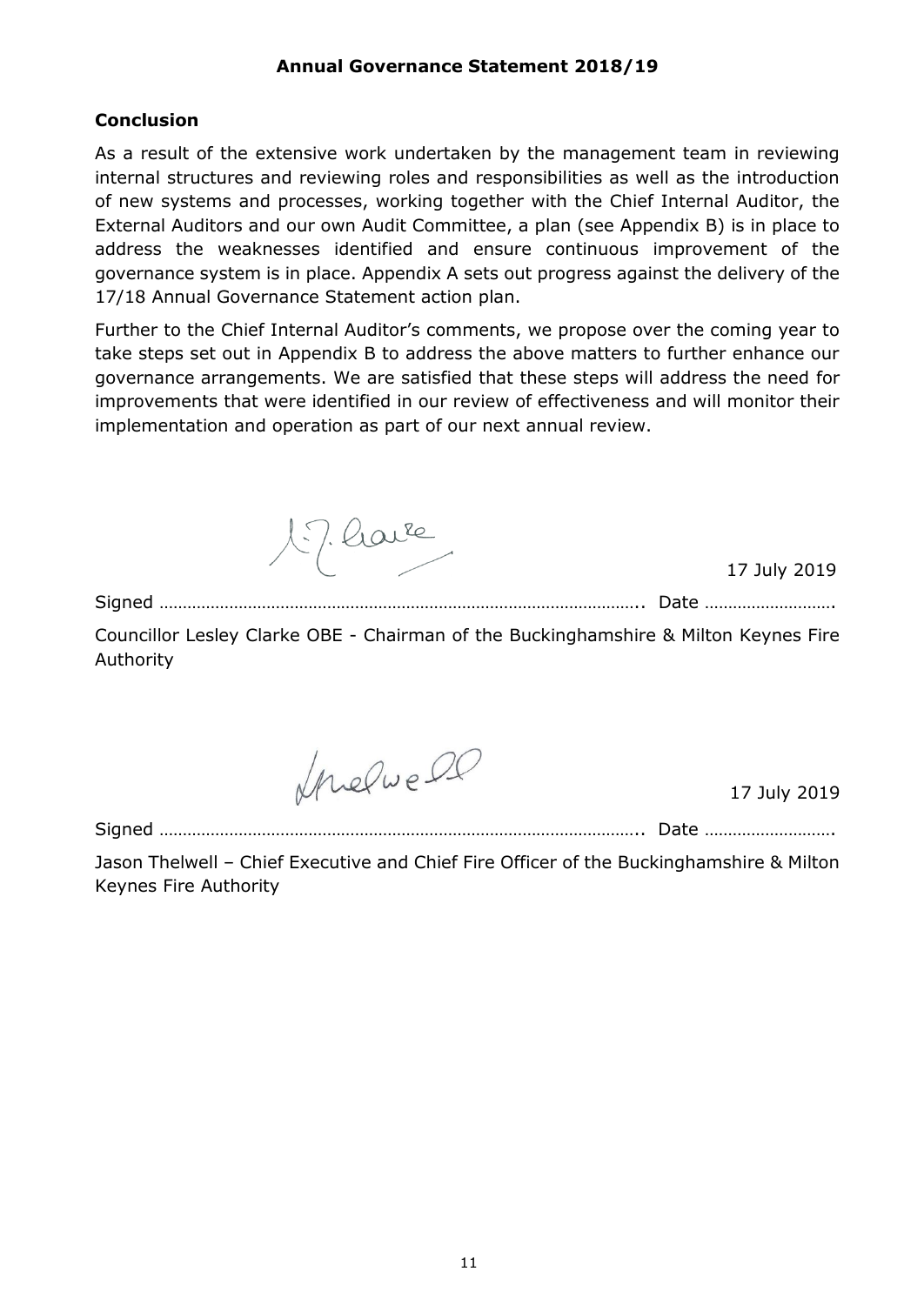# **Appendix A**

# **Significant Governance Issues addressed in 2018/19**

|    | <b>Issue</b>                                                                        | Action Plan (as per 2017/18<br>Statement - Appendix B)                                                                                                                                                                                                                                                                                                                                                                                                                                                                                                                                                                                                                                                                            | <b>Lead Officer</b>                  | <b>RAG</b><br><b>Status</b> | <b>Progress</b>                                                                                                                                                                                                                                                                                                                                                                                                                                                                                                                                                                                                                                                                                                                                                                                                                                                    | Target/<br><b>Completion</b><br><b>Date</b> |
|----|-------------------------------------------------------------------------------------|-----------------------------------------------------------------------------------------------------------------------------------------------------------------------------------------------------------------------------------------------------------------------------------------------------------------------------------------------------------------------------------------------------------------------------------------------------------------------------------------------------------------------------------------------------------------------------------------------------------------------------------------------------------------------------------------------------------------------------------|--------------------------------------|-----------------------------|--------------------------------------------------------------------------------------------------------------------------------------------------------------------------------------------------------------------------------------------------------------------------------------------------------------------------------------------------------------------------------------------------------------------------------------------------------------------------------------------------------------------------------------------------------------------------------------------------------------------------------------------------------------------------------------------------------------------------------------------------------------------------------------------------------------------------------------------------------------------|---------------------------------------------|
| 1. | Compliance<br>with the<br><b>General Data</b><br>Protection<br>Regulation<br>(GDPR) | • Hold "decluttering events" to<br>removed information that is no<br>longer required and amend the<br>retention and destruction<br>schedule to reflect any<br>additional information "types"<br>and retention periods.<br>• Amend process for requests to<br>give or revoke access to<br>common drives to limit<br>permissions to Information<br>Asset Owners and their<br>authorised Information<br>Stewards.<br>• Verify that personally<br>identifiable information (PII)<br>records are held securely with<br>no risk of degradation,<br>obsolescence (of media type),<br>damage or destruction or<br>unauthorised access.<br>• Ensure all departments that<br>process PII maintain Records Of<br>Processing Activity (ROPA). | Director of<br>Legal &<br>Governance | Green                       | The General Data Protection<br>Regulation came into effect on<br>25 May 2018. The Authority had<br>prepared for this by following<br>the"12 Step" guidance from the<br><b>Information Commissioner's</b><br>Office and continues to develop<br>its procedures to promote good<br>governance and respect for the<br>privacy of individuals.<br>Two decluttering events were<br>held in 2018/19 and a<br>significant amount of physical<br>records (paper, cassettes, tapes<br>etc) were destroyed. More<br>events will be held to reduce<br>the amount of electronic data<br>held.<br>The process for approving or<br>revoking access to data on<br>network drives has become<br>"business as usual" providing an<br>auditable trail of authorisation<br>for changes made.<br>Records identified within<br>departmental retention<br>schedules are held in paper or | March 2019<br>Ongoing                       |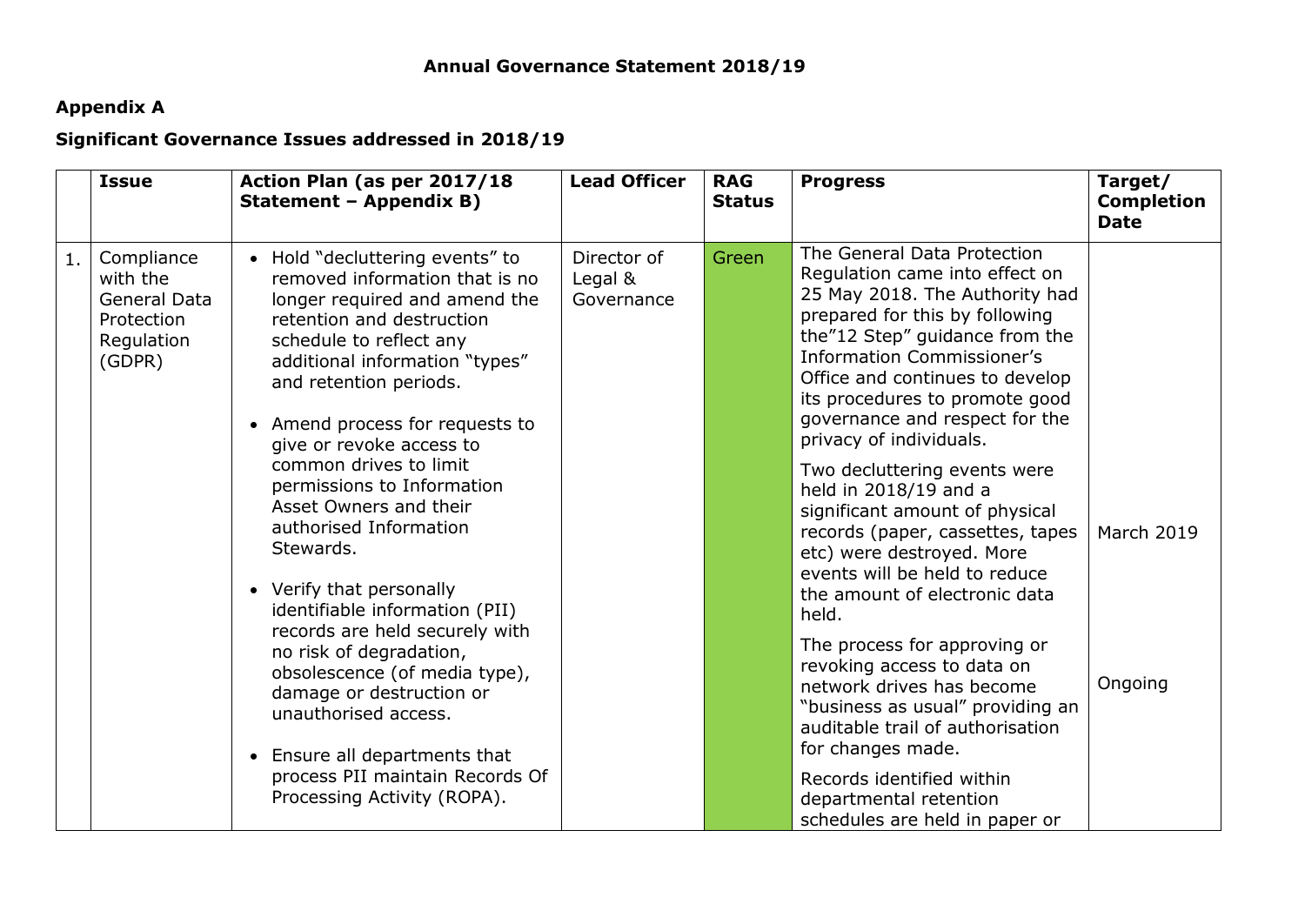| • Create an online Subject Access<br>Request form.<br>• Review and, where necessary,<br>revise all procedures covering<br>the handling and security of PII.<br>• Consider additional training<br>needs for departments / | online electronic format and the<br>storage environment has been<br>confirmed as adequate. This will<br>continue to be monitored so<br>that any records identified that<br>are held in a vulnerable media<br>can be monitored and, if<br>necessary, transferred to a<br>more robust media. | Ongoing |
|--------------------------------------------------------------------------------------------------------------------------------------------------------------------------------------------------------------------------|--------------------------------------------------------------------------------------------------------------------------------------------------------------------------------------------------------------------------------------------------------------------------------------------|---------|
| individuals handling PII.<br>• Review and, where necessary,<br>revise all extant contracts,<br>information sharing agreements                                                                                            | The ROPA process is still in its<br>infancy and will be monitored<br>periodically to ensure that ROPA<br>is being recorded effectively.                                                                                                                                                    | Ongoing |
| and Memorandums of<br>Understanding, and identify new<br>requirements.                                                                                                                                                   | An online Subject Access<br>Request form is available on the<br>Authority website.                                                                                                                                                                                                         |         |
| • Review and revise existing<br>privacy statements, identify and<br>create any additional specific                                                                                                                       | Procedures that involve the<br>processing of PII are screened<br>for data protection impact at<br>introduction and review.                                                                                                                                                                 |         |
| activity statements needed.<br>Review and revise existing Data<br><b>Protection Impact Assessment</b>                                                                                                                    | The DPO delivers one $-$ one and<br>one - group training sessions<br>when a need is identified.                                                                                                                                                                                            |         |
| (DPIA) screening questions to<br>ensure that full DPIA's are<br>created as necessary.                                                                                                                                    | Contracts, information sharing<br>agreements and Memorandums<br>of Understanding that involve<br>the processing of PII are                                                                                                                                                                 |         |
| • Ensure screening questions, for<br>DPIA's, are completed whenever<br>PII is likely to be involved in a<br>project or process.                                                                                          | screened for data protection<br>impact at introduction and<br>review.                                                                                                                                                                                                                      |         |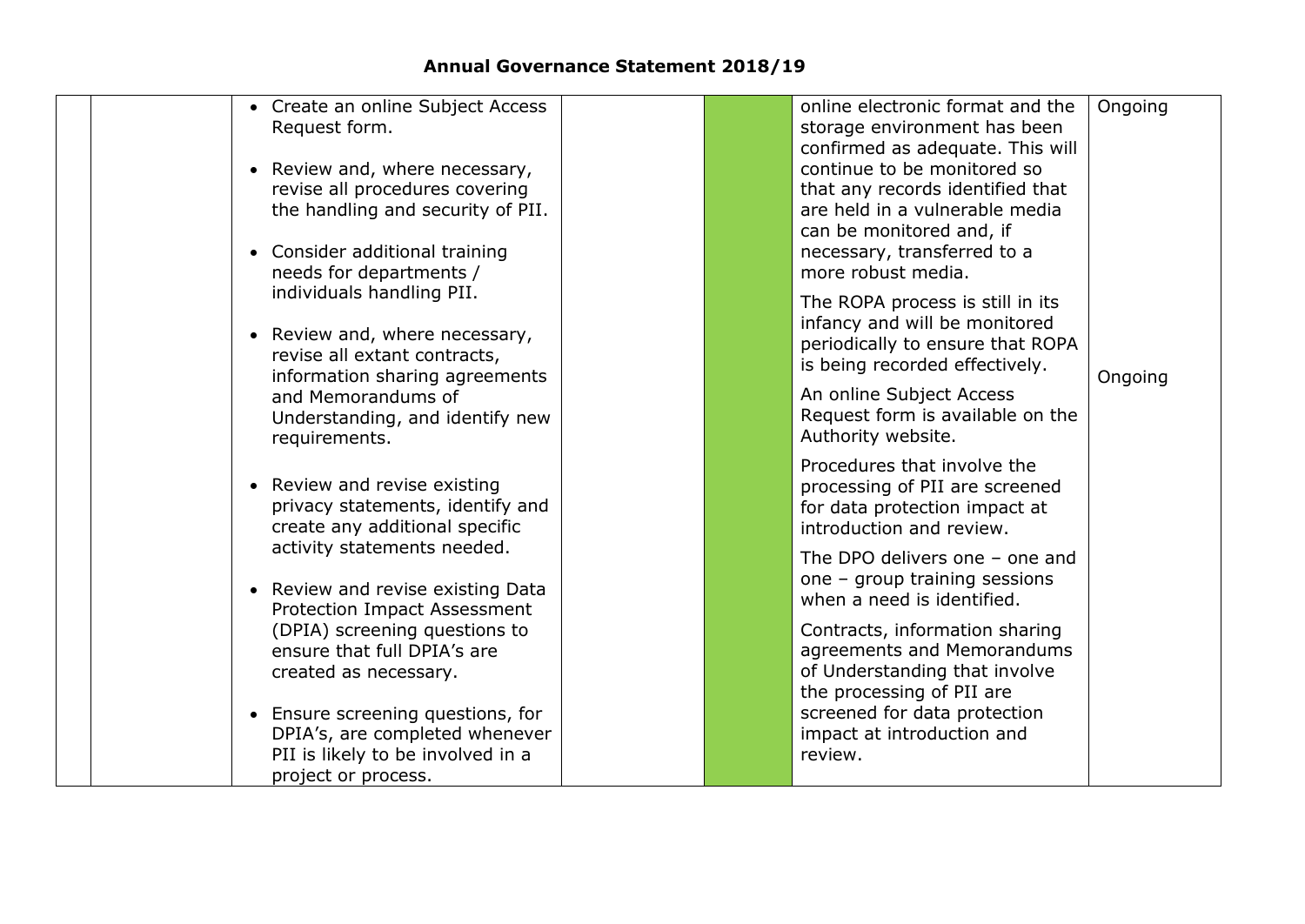|    |                                                                        |                                                                                                                                        |                                                            |       | The need for new or revised<br>privacy statements are<br>considered for all processes.                                                                                                                                                                                                                                                                                                                                                                                                                                                                                                                                                                         |                   |
|----|------------------------------------------------------------------------|----------------------------------------------------------------------------------------------------------------------------------------|------------------------------------------------------------|-------|----------------------------------------------------------------------------------------------------------------------------------------------------------------------------------------------------------------------------------------------------------------------------------------------------------------------------------------------------------------------------------------------------------------------------------------------------------------------------------------------------------------------------------------------------------------------------------------------------------------------------------------------------------------|-------------------|
| 2. | Currency of<br>financial and<br>contractual<br>governance<br>documents | <b>Anti-Money Laundering Policy -</b><br>review and update<br><b>Purchasing Card Guidelines -</b><br>review and update                 | <b>Chief Finance</b><br>Officer                            | Green | The Anti-Money Laundering<br>Policy was updated and<br>approved by the Overview and<br>Audit Committee on 18 July<br>2018.<br>Purchasing Card Guidelines<br>were updated in September<br>2018.                                                                                                                                                                                                                                                                                                                                                                                                                                                                 | September<br>2018 |
| 3. | Currency of<br>people<br>governance<br>documents                       | <b>Officers' Induction Guidance</b><br><b>Notes</b> - review and update<br><b>Equality and Diversity Policy -</b><br>review and update | Director of<br>People and<br>Organisational<br>Development | Green | The Induction guidance and<br>paperwork has been updated as<br>part of a suite of procedures,<br>In addition any relevant<br>outcomes from the revised<br><b>Recruitment and Selection</b><br>procedure will be added into the<br>induction guidance.<br>An e-learning induction<br>programme was designed for all<br>staff and rolled out for all new<br>starters.<br>In June 2019 a week long<br>induction for newly appointed<br>Station Commanders , known<br>as the Supportive Leadership<br>programme, is being run as a<br>pilot. Following validation, this<br>will be extended to first time<br>appointed managers The ED&I<br>policy was approved by | <b>March 2019</b> |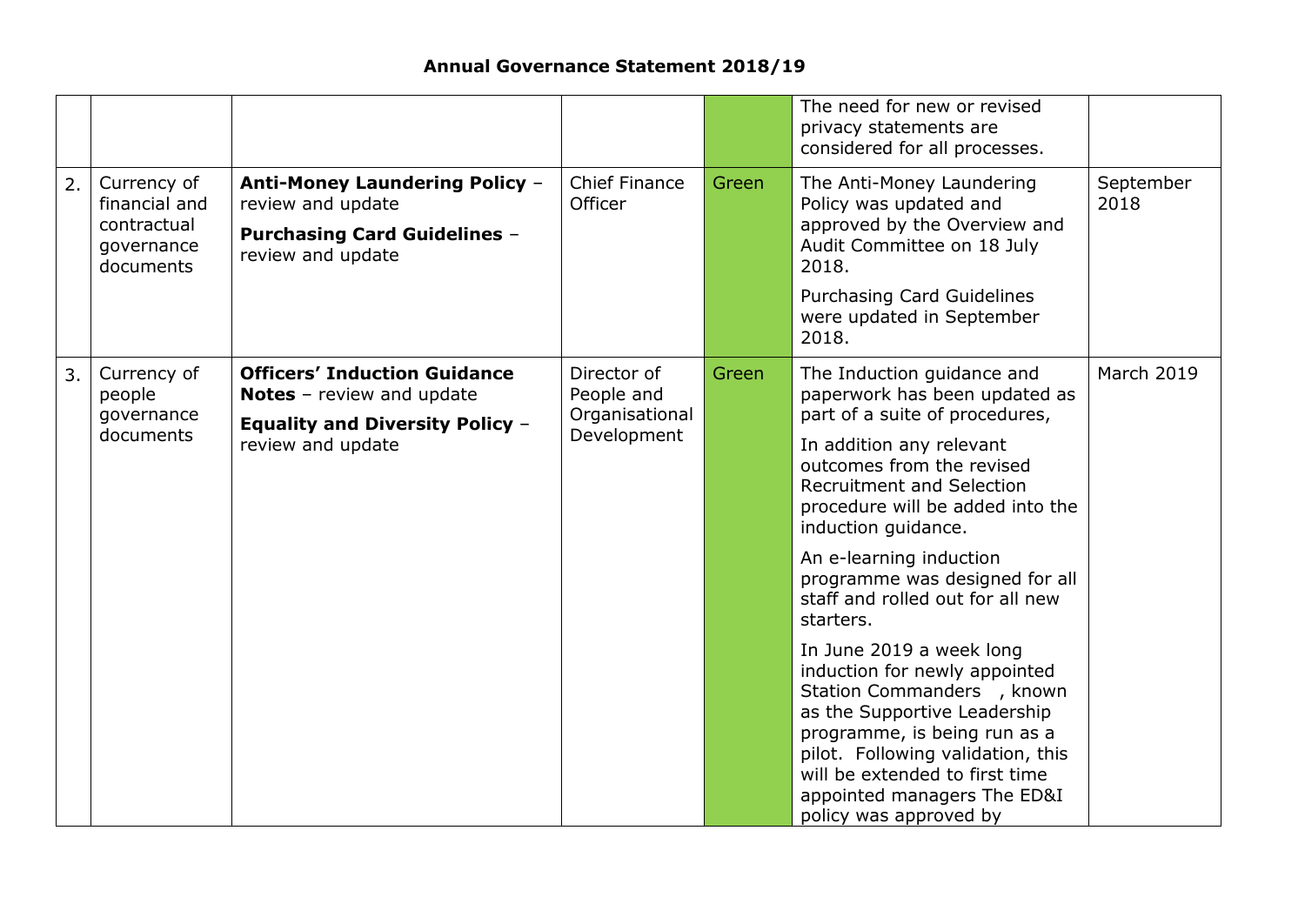|    |                                             |                                                                                                                                                                                                                                                                                                                                                                                                                                                                                                                                                                                                                                                                                                                                          |                                                            |       | Overview and Audit in March<br>2019 for recommended<br>ratification by the Executive at<br>its July 2019 meeting.                                                                                                                                                                                                                                                                                                                                                                                                                                                                                                                                                                                                                          |                   |
|----|---------------------------------------------|------------------------------------------------------------------------------------------------------------------------------------------------------------------------------------------------------------------------------------------------------------------------------------------------------------------------------------------------------------------------------------------------------------------------------------------------------------------------------------------------------------------------------------------------------------------------------------------------------------------------------------------------------------------------------------------------------------------------------------------|------------------------------------------------------------|-------|--------------------------------------------------------------------------------------------------------------------------------------------------------------------------------------------------------------------------------------------------------------------------------------------------------------------------------------------------------------------------------------------------------------------------------------------------------------------------------------------------------------------------------------------------------------------------------------------------------------------------------------------------------------------------------------------------------------------------------------------|-------------------|
| 4. | Pensions<br>administration<br>and reporting | The Authority's Pensions<br>administrators continue to transfer<br>increasing amounts of more<br>complex information requirements<br>on a monthly basis to Employee<br>Services and Payroll. In addition<br>there are a complex range of<br>discretions across 4 main schemes.<br>It is proposed to review the skills,<br>capacity and level of internal<br>pensions officer support required<br>within the service and also carry out<br>a full review of all pension<br>discretions, to ensure they are fit<br>for purpose to support the<br>Authority's People Strategy.<br>It is also planned to review<br>Pensions Communications within<br>the service; this reinforced by<br>suggestions from the October 2017<br>Culture Survey. | Director of<br>People and<br>Organisational<br>Development | Green | Overall responsibility for<br>Pensions will sit with the<br>Director of Finance and Assets,<br>they will matrix manage in<br>regards to the pensions<br>responsibilities.<br>Roles and responsibilities within<br>Human Resources, Payroll and<br>Finance are currently under<br>review to ensure processes are<br>optimised and that the right<br>capacity and skills are in place.<br>Delivering Pensions services as<br>efficiently and effectively as<br>possible, including<br>responsibilities, form a key<br>element of the review<br>Pensions communications has<br>been improved; a dedicated<br>section of the intranet is<br>updated regularly, meetings<br>held with members of staff<br>individually and on a group<br>basis. | <b>March 2019</b> |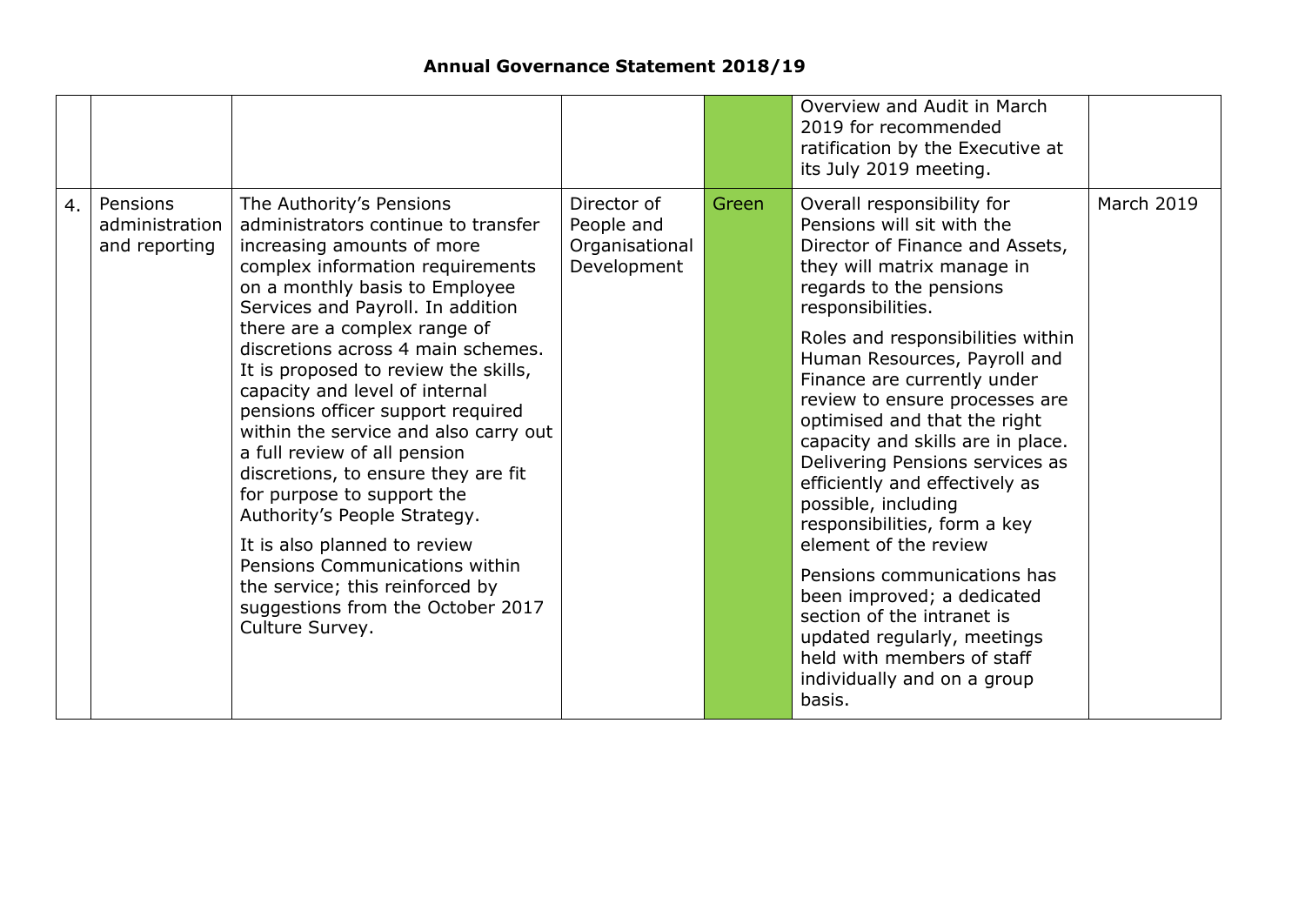# **Appendix B**

### **Significant Governance Issues to be addressed in 2019/20**

|    | <b>Issue</b>                             | <b>Action Plan</b>                                                                                                                                                                                                                                                                                                                                                 | <b>Lead Officer</b>                   | <b>Target Date</b> |
|----|------------------------------------------|--------------------------------------------------------------------------------------------------------------------------------------------------------------------------------------------------------------------------------------------------------------------------------------------------------------------------------------------------------------------|---------------------------------------|--------------------|
| 1. | Public Safety Plan (PSP)                 | During the early part of 2019/20 the<br>Authority will produce a draft PSP. We will<br>engage with and consult the public before<br>finalising and approving the document in<br>February 2020. The PSP will set the future<br>strategic direction of the Service for the<br>next five years and will be underpinned by<br>other updated strategies, including the: | <b>Head of Service</b><br>Development | February 2020      |
|    |                                          | Corporate Plan<br>Financial Strategy (and Medium Term<br>Financial Plan)<br><b>Capital Strategy</b><br><b>Procurement Strategy</b><br>A new Corporate Plan will also be<br>developed to cover the term of the<br>next PSP.                                                                                                                                         |                                       |                    |
| 2. | Independent Inspection of the<br>Service | Between May and July 2019, Her Majesty's<br>Inspectorate of Constabulary and Fire &<br>Rescue Services (HMICFRS) will assess the<br>effectiveness and efficiency of the Service.<br>In addition, HMICFRS will also provide an<br>opinion of how well the Service treats its<br>people.                                                                             | <b>Head of Service</b><br>Development | December 2019      |
|    |                                          | The final report is expected to be issued in<br>December 2019, at which point the Service<br>will develop an action plan to implement<br>any required improvements and reinforce<br>current successful working practices.                                                                                                                                          |                                       |                    |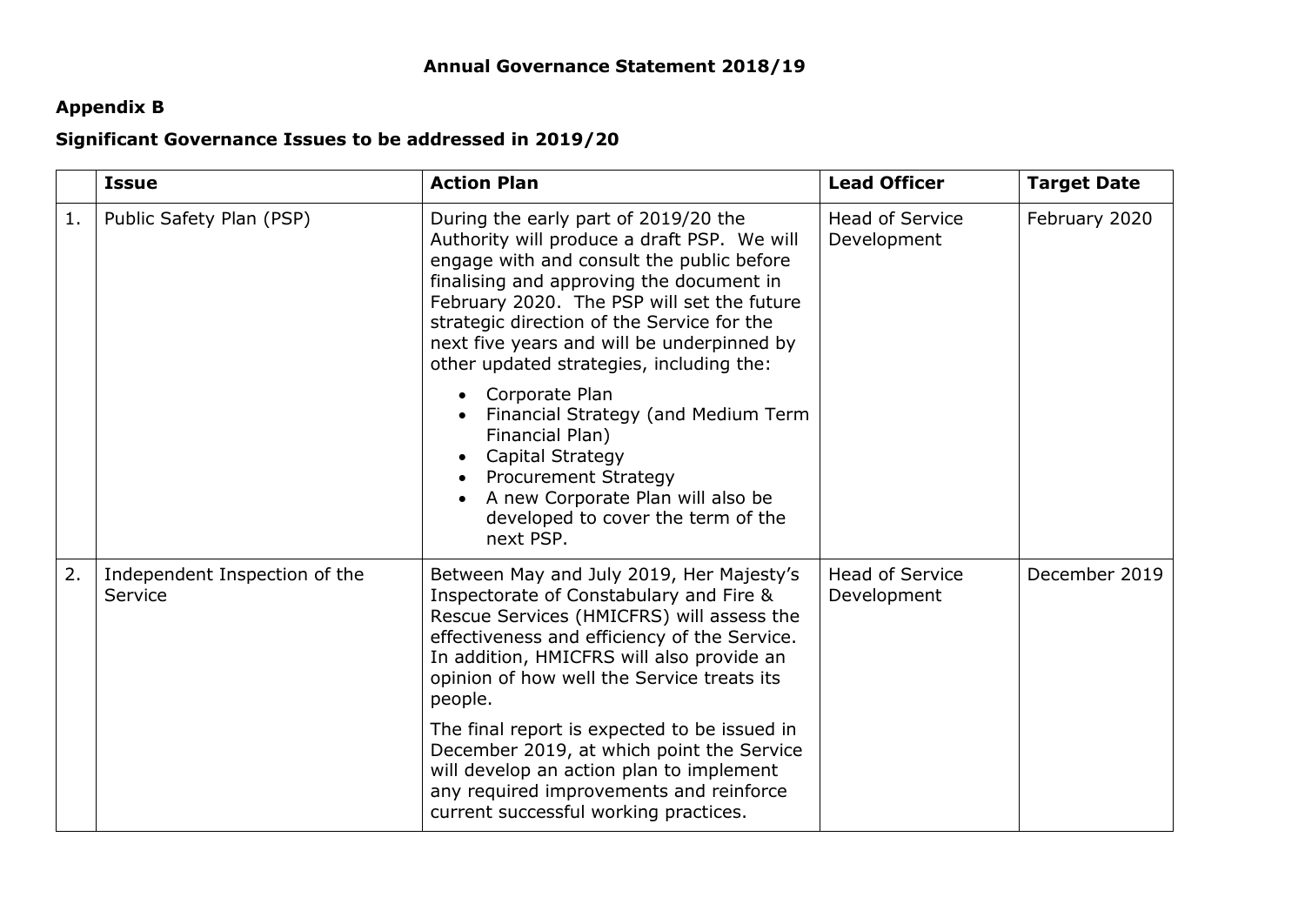| 3. | Review of Senior Management<br><b>Team Structure</b> | As part of its ongoing succession planning<br>process the Authority's has identified that<br>two of the current team are due to retire<br>during 2019/20.                                                                                                                                                                                                                                  | <b>Chief Fire</b><br>Officer/Chief<br>Executive | From<br>September<br>2019 |
|----|------------------------------------------------------|--------------------------------------------------------------------------------------------------------------------------------------------------------------------------------------------------------------------------------------------------------------------------------------------------------------------------------------------------------------------------------------------|-------------------------------------------------|---------------------------|
|    |                                                      | This provides an opportunity to review the<br>size and structure of the team, as well as<br>individual responsibilities and reporting<br>lines. In addition it provides opportunities<br>to review 'third tier' posts as part of the<br>ongoing succession planning and retention<br>programme The aim is to revise the<br>structure and invest savings in frontline<br>operational posts. |                                                 |                           |
| 4. | Blue Light Hub Joint Working<br>Arrangements         | The new Blue Light Hub in Milton Keynes<br>will be a shared facility between Bucks Fire<br>and Rescue, Thames Valley Police and<br>South Central Ambulance Service.                                                                                                                                                                                                                        | Director of Finance<br>and Assets               | <b>March 2020</b>         |
|    |                                                      | Security and privacy is being risk assessed<br>and a DPIA is being developed these will<br>ensure adequate security arrangements are<br>in place to protect information through<br>robust access and monitoring controls.                                                                                                                                                                  |                                                 |                           |
|    |                                                      | New governance arrangements will need to<br>be constituted that oversee the<br>management of the building, joint working<br>practices and on-going cost sharing<br>arrangements.                                                                                                                                                                                                           |                                                 |                           |
| 5. | Security - People, premises,<br>information.         | All new, or significantly changed premises<br>arrangements will be subject to DPIA and<br>other security assessments.                                                                                                                                                                                                                                                                      | Director of Legal &<br>Governance               | <b>March 2020</b>         |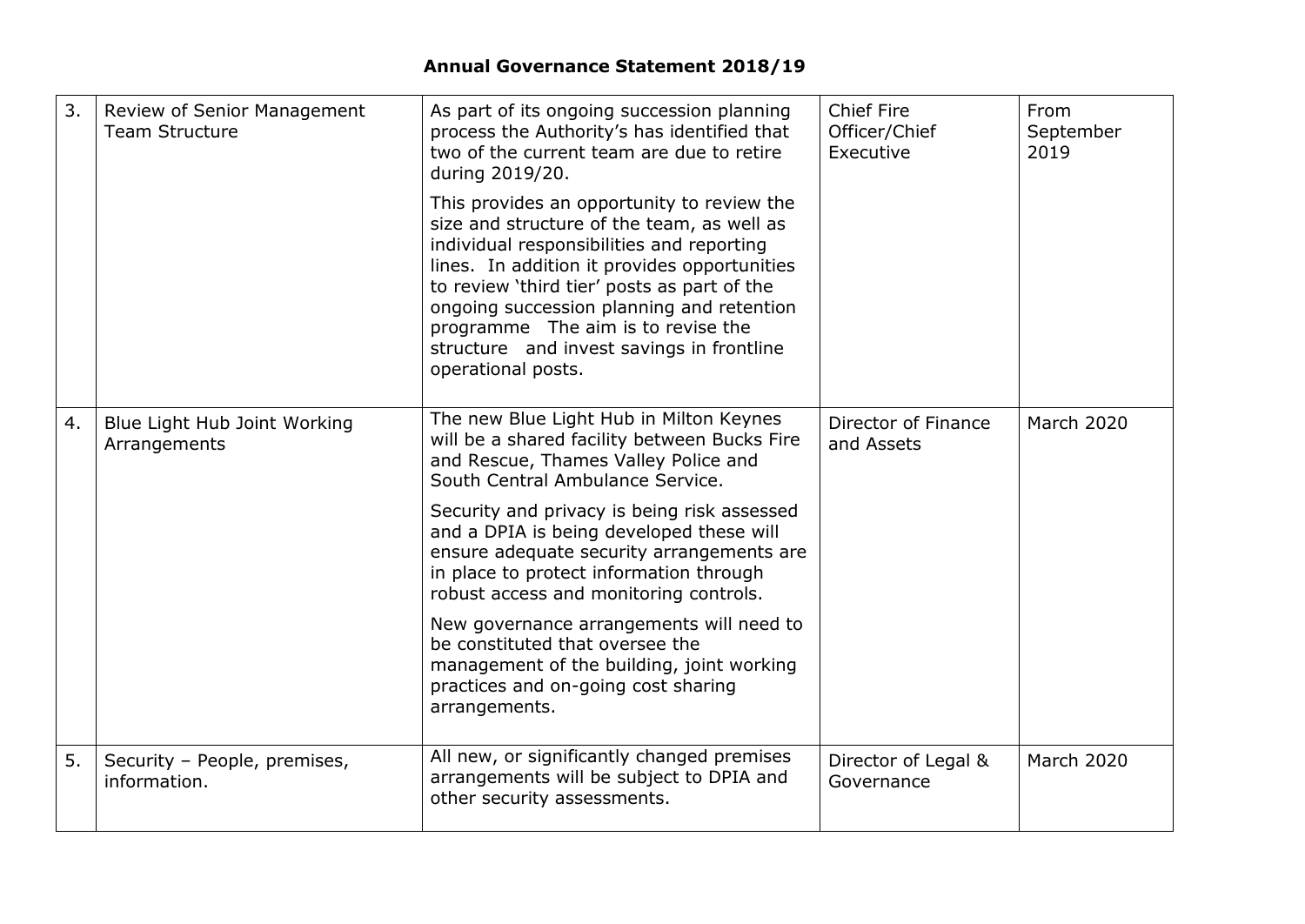|  |                                                                                                                                                                                                                                                                                          | The Premises Security Group will continue<br>to monitor arrangements for site security<br>and make recommendations for<br>improvements.                                                                                      |  |
|--|------------------------------------------------------------------------------------------------------------------------------------------------------------------------------------------------------------------------------------------------------------------------------------------|------------------------------------------------------------------------------------------------------------------------------------------------------------------------------------------------------------------------------|--|
|  | Records Management (Freedom of<br>Information Act Section 46 - Code<br>of Practice. (requires the Secretary<br>of State to issue a code of practice<br>providing guidance as to the<br>practice which would, be desirable<br>for the keeping, management and<br>destruction of records). | Good records management supports all<br>information legislation both in being able to<br>release it and in protecting it from<br>unauthorised disclosure. Throughout<br>2019/20:                                             |  |
|  |                                                                                                                                                                                                                                                                                          | • The reorganisation of People &<br>Organisational Development presents<br>an opportunity to review the records<br>management procedures to improve<br>compliance to information legislation<br>and security in these areas. |  |
|  |                                                                                                                                                                                                                                                                                          | Project management is largely a sub-set<br>$\bullet$<br>of records management. Work is<br>needed for the expansion of project<br>management controls across the<br>Authority and stronger reporting<br>arrangements.         |  |
|  |                                                                                                                                                                                                                                                                                          | • A gap analysis will be carried out to<br>determine progress against the the"12<br>Step" guidance from the Information<br>Commissioner's Office (ICO) and gaps<br>closed.                                                   |  |
|  |                                                                                                                                                                                                                                                                                          | • The records retention and destruction<br>schedules need to be developed to<br>include all record types held and records<br>deleted /destroyed in line with listed<br>timescales.                                           |  |